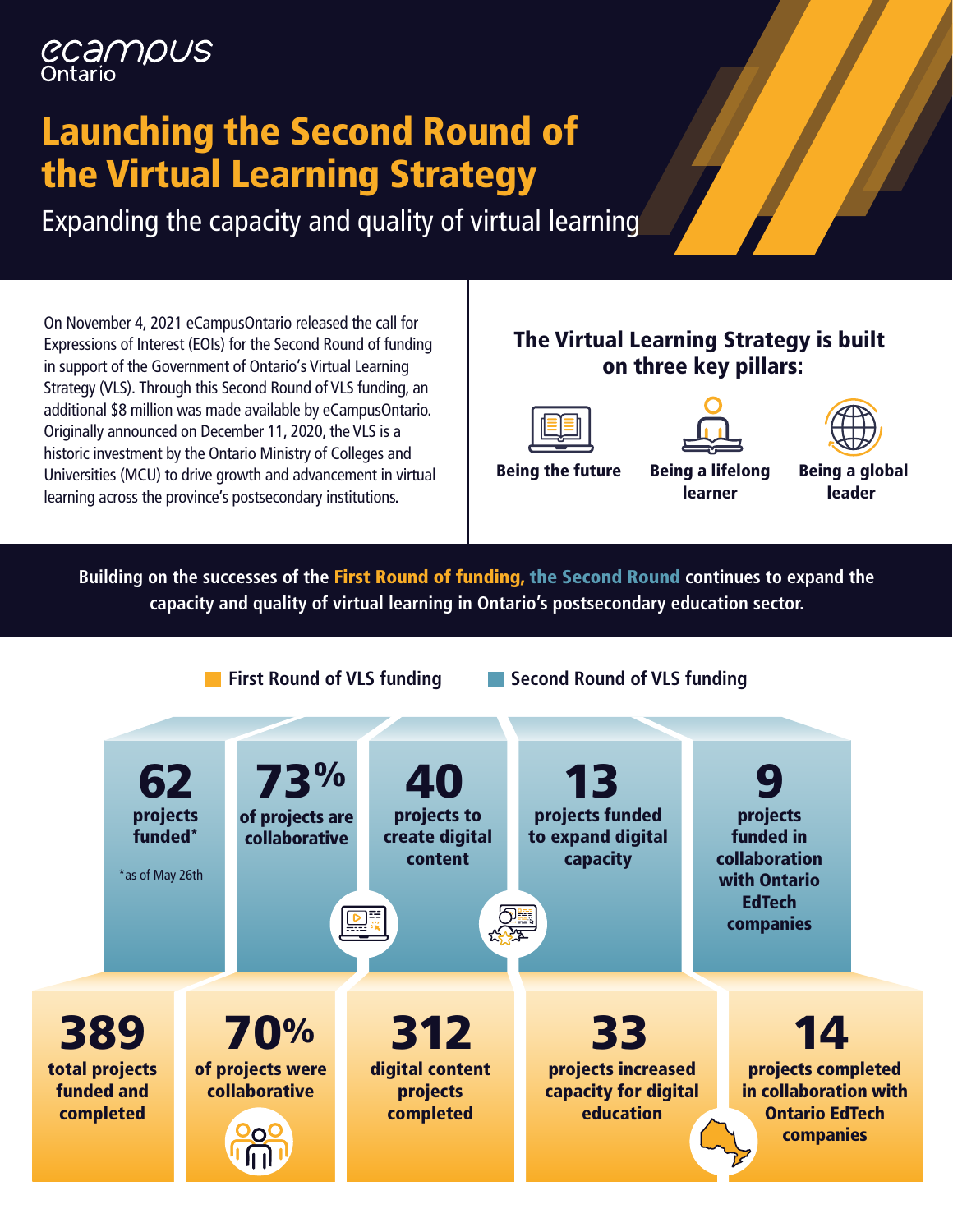# VLS Second Round Response and Results



Digital Content

Funding Results Thr

#### Targeted Supports

...to assist institutions with low virtual learning capacity through funding to hire additional staff to support the development of virtual learning materials and capacity.

#### Over \$1.7 million

#### International Marketing



...to further develop and launch international marketing for "Destination Ontario" for postsecondary education.

### Over \$200,000

# $\boxed{\frac{\triangleright}{\underbrace{\triangleright}}\ \frac{\cdot}{\cdot}}$

# Digital Content

...to promote institutions' achievement of excellence in virtual teaching and learning in support of digital transformation through the continued development, adaptation, adoption and translation of Ontario-made educational materials and micro-credentials for virtual environments.

#### Over \$2.8 million

#### Digital Content - XR



...to support partnerships between postsecondary institutions and Ontario educational technology companies to create innovative XR learning content. Projects will test technologies and provide support for wider market distribution while producing content for use in Ontario's postsecondary institutions.

Over \$900,000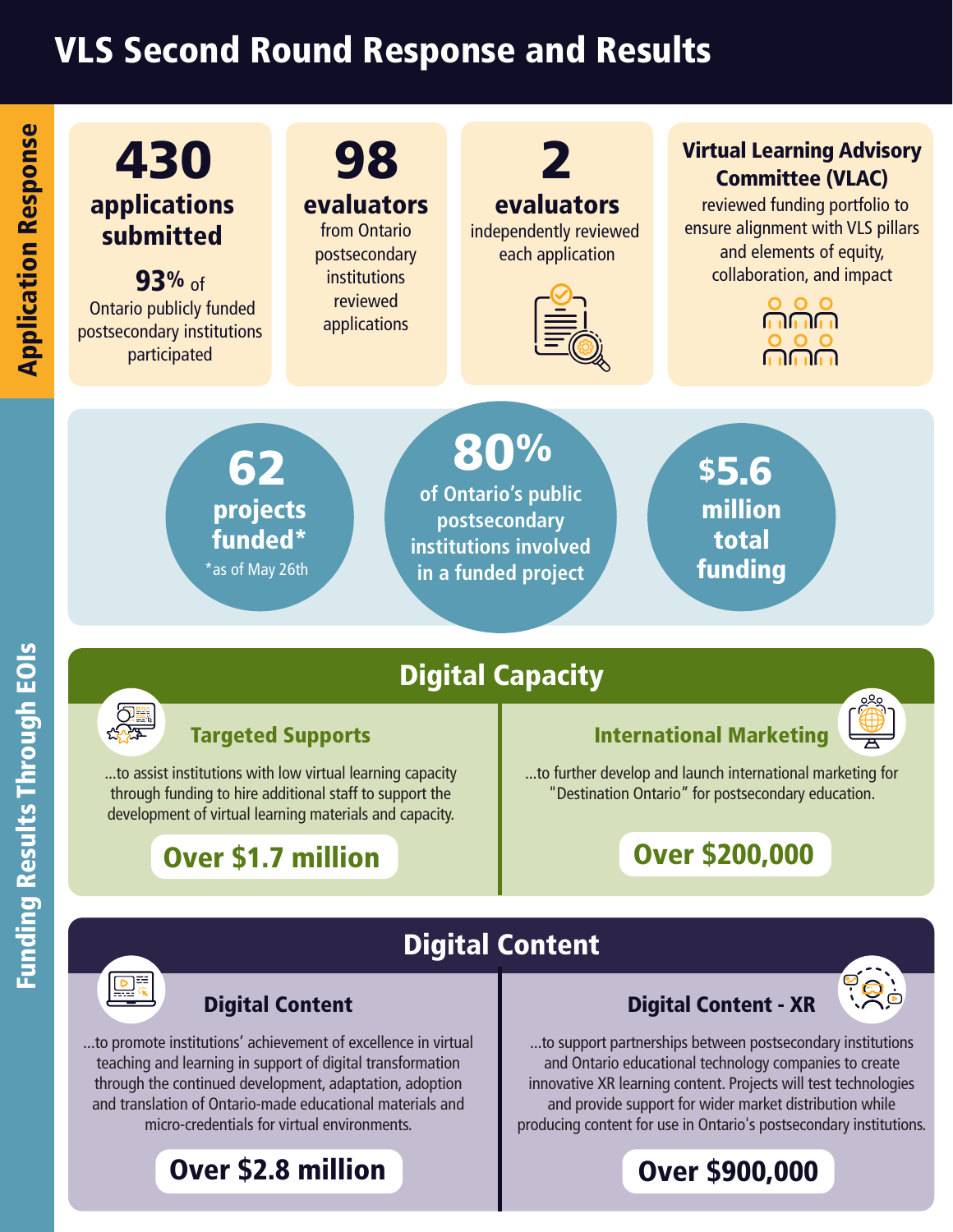# VLS Second Round Participation



# participating in at least one funded project

ൣ

#### By prioritizing collaboration, the VLS:

- promotes sector-wide digital transformation,
- ensures effective, efficient, and strategic use of virtual learning resources,
- encourages use, re-use, and re-mixing of VLS-developed materials,
- increases the reach of impact to all Ontario publicly-funded institutions,
- positions the Ontario postsecondary community as a leader in the global market.



#### **B**{0 cross-region funded projects

Cross-region collaborations are those that include two or more institutions from different Ontario regions working together.

14 cross-sector funded projects

Cross-sector collaborations are those that include two or more different types of institutions working together (i.e. Indigenous Institutes, colleges, and/or universities).

13 **projects will have outputs available** 



**22 projects include the engagement of Indigenous communities, projects include the engagement of Indigenous communities, Indigenous Ways of Knowing, Indigenous pedagogies, and/or Traditional Knowledge**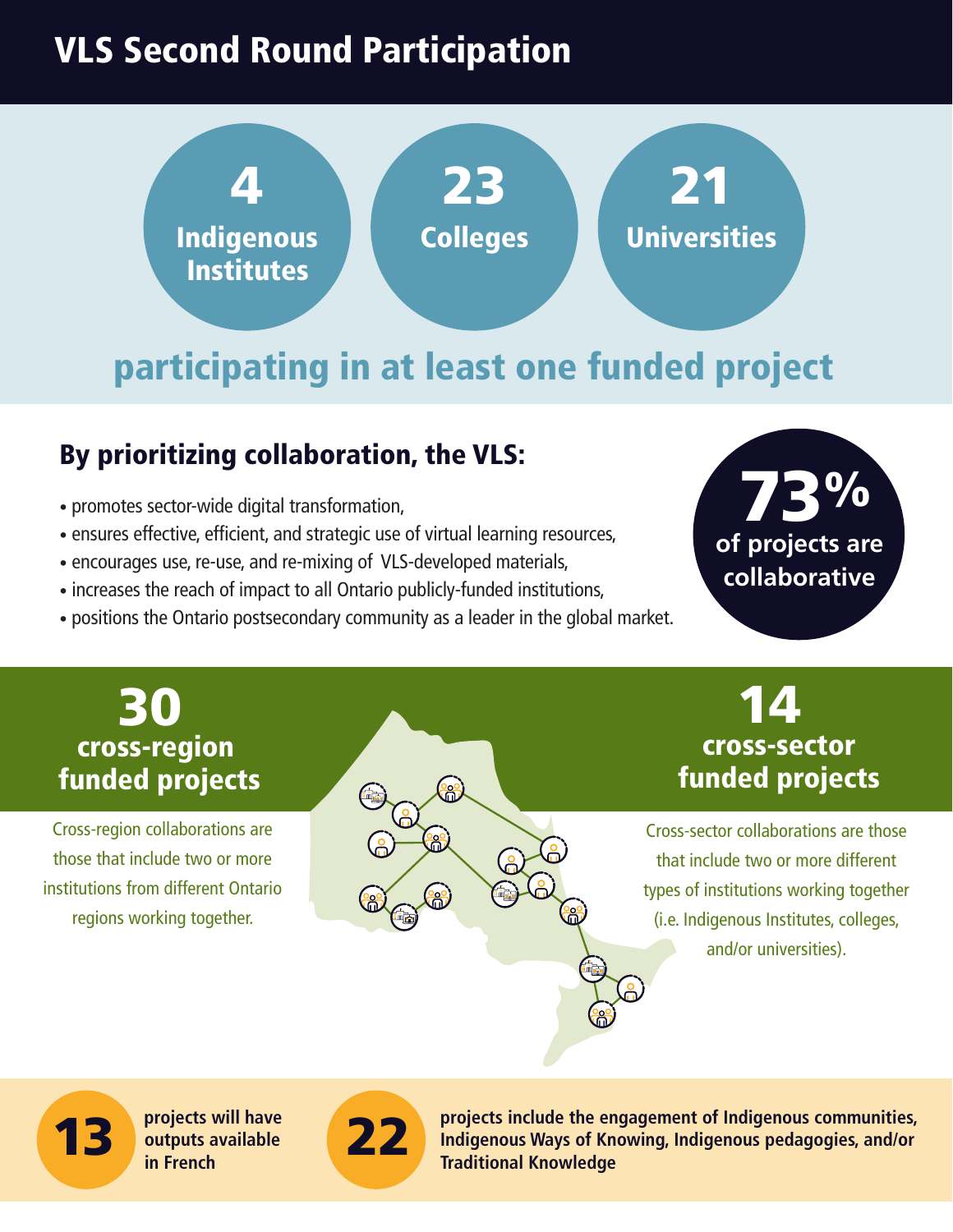# VLS Second Round Total Investment

## Highlights

| million<br>88 | <b>Digital</b><br><b>Content</b>                                                    | \$3.8<br>million | • Digital Content and Digital<br>Content - XR through EOIs<br>(page 2)<br>• Sector participation in reviews<br>of Educational Technology<br>through EdTech Sandbox                                              |
|---------------|-------------------------------------------------------------------------------------|------------------|-----------------------------------------------------------------------------------------------------------------------------------------------------------------------------------------------------------------|
|               | <b>Digital</b><br><b>Capacity</b>                                                   | \$2.9<br>million | • Targeted Supports and<br><b>International Marketing projects</b><br>through EOIs (page 2)<br>• Connecting institutions with<br>targeted supports through<br><b>Ontario Exchange (OEX)</b>                     |
|               | $\frac{1}{\sqrt{\frac{1}{n}}}$<br><b>Virtual</b><br><b>Teaching</b><br>and Learning | \$950,000        | • Promote adoption of<br><b>VLS</b> materials<br>• Create mentorship opportunities<br>and communities for Digital<br>Transformation<br>• Develop resources for<br>professional development<br>across the sector |
|               | <b>VLS</b><br><b>Administration</b>                                                 | \$406,000        | • Program management,<br>monitoring of impact, and<br>building capacity for future<br>virtual learning growth                                                                                                   |